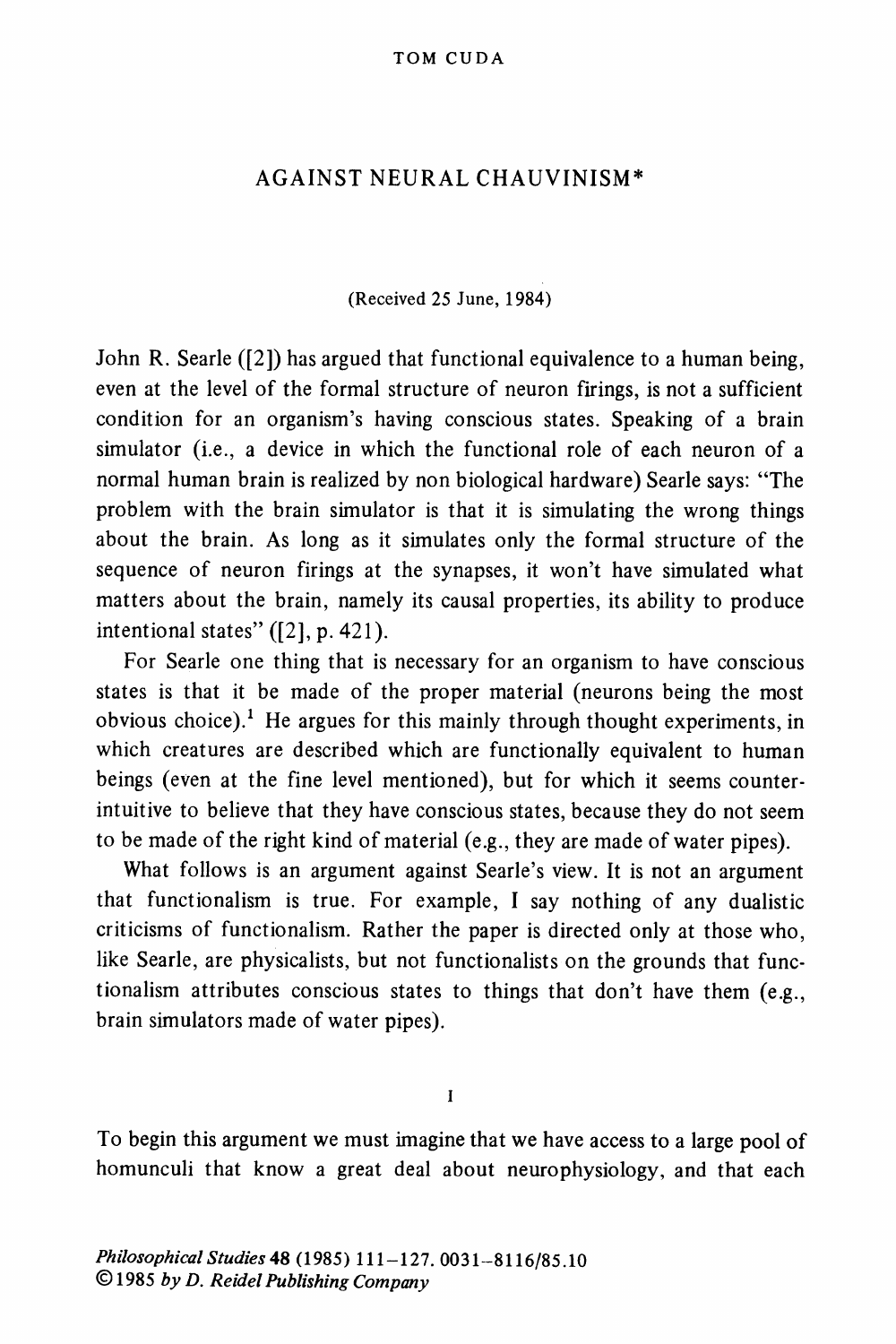**homunculus is equipped with a tiny device that can both read the state of a neuron, and change the state of a neuron.** 

**Now, one day we talk someone, call him Fred, into undergoing the following series of operations: During the first operation Fred's skull is opened up and one of his neurons, call it the A neuron, is removed. But right before the neuron is removed, a homunculus is placed in Fred's skull to take over its functional role.** 

**To see that the homunculus can do this, list all of the neurons that were**  originally connected directly to  $A$ , as  $B_1$ , ...,  $B_n$ , and consider that the homunculus does the following: It continuously reads the state of each  $B_i$  with its **device, and it takes note of the state of A right before it is removed. Say the**  state of A at this time is  $S_i$ . Since the homunculus is keeping track of each  $B_i$ , if any  $B_i$  is in such a state that it would have sent a message to  $A$ , that would have changed the state of A to S<sub>i</sub>, had A not been removed, then the homunculus will know that A would have been in  $S_i$ . It will know this because it knows what the initial state of A would have been (it would have been  $S_i$ ) and what the state of each  $B_i$  is, and since the homunculus knows a great deal **about neurophysiology, it will therefore know any message that would have been sent to A, and how that message would have changed A.** 

**In fact, since the homunculus knows the state of A when it is removed,**  and since it continuously reads the state of each  $B_i$ , it can always keep track **of what state A would have been in. Hence the homunculus always knows**  whether or not  $A$  would have sent a signal to any  $B_i$ , and how that signal would have changed  $B_i$ . Consequently the homunculus can always change the state of each  $B_i$  (if a change is called for) to the state that the message from  $A$ **would have changed it to. This is why A is no longer necessary to the functional organization of Fred.** 

**After a while, there is a second operation, then a third, etc., and after each operation Fred is allowed to go about his business for a few days. Finally, after a trillion or so operations, there is nothing left of the original matter of Fred's brain. At this point, most of the homunculi don't do anything with neurons anymore and have put away their neuron manipulators. Instead, they operate only between themselves, calling out what would have been the state of the neuron that they replaced. (They can keep track of this by paying attention to what other homunculi are calling out.) The rest of the homunculi now adjust, as well as read and call out the state of the input and output neurons to Fred's 'brain'. They can adjust them because they always know what state**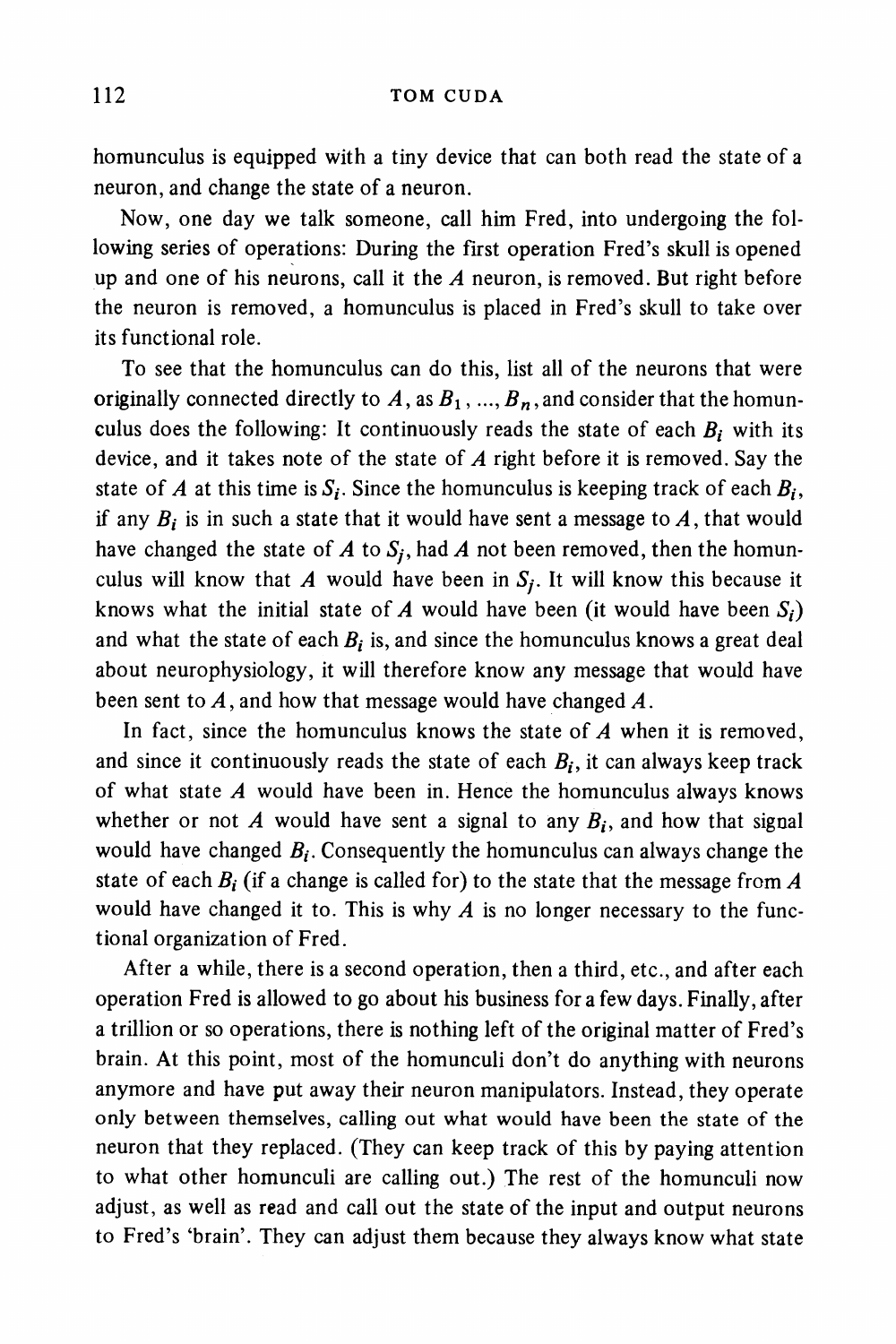**the neuron that they replaced would have been in, and hence any message that it would have sent to the input or output neuron that they adjust.** 

**II** 

**I have been calling what is left after each operation 'Fred'. However, someone might argue that after the mth operation what we have is no longer Fred, but rather an unconscious robot, or some conscious thing different from Fred. Later I will argue that this kind of worry is unwarranted. But for right now, I don't want to beg any questions, so let us consider the series of operations to**  produce a sequence of Freds, and list them as  $Fred_1$  ...,  $Fred_n$ , and leave it open as to whether or not they are all the same person. Let Fred<sub>1</sub> be the original normal Fred we began the operations with, and Fred<sub>n</sub> that member **who has had all of the brain's neurons replaced by homunculi.** 

**Before going on, let me define some terms that will make things easier. Let us think not of the sequence of Freds actually produced, but another,**  and list them as Fred<sub>1</sub><sup>\*</sup>, ..., Fred<sub>n</sub><sup>\*</sup>. Let Fred<sub>1</sub> and Fred<sub>1</sub><sup>\*</sup> be the same person (i.e., original Fred) and imagine that each Fred<sub>i</sub>\* has normal human neurophysiology. But also imagine that each Fred<sub>i</sub>\* goes through the same circumstances, other than neuron removal, that Fred<sub>i</sub> goes through. For example, if Fred<sub>i</sub> gets fired from his job, so does Fred<sub>i</sub>\*. They would even be **put on the operating table, but no operations would be performed, however**  they would be told about the 'operations', whatever the  $\text{Fred}_i$  sequence was told. The following relationship will then hold: Each neuron in each Fred<sub>i</sub> has a counterpart in Fred<sub>i</sub><sup>\*</sup> and is in the same state as its counterpart. That **this relationship holds is uncontroversial and does not depend on any theory of mind. It holds simply because the homunculi always adjust the remaining neurons in any circumstance, to the state they would have been in had no**  neurons been removed, and on the fact that the Fred<sub>i</sub>\* sequence goes through the same circumstances as the Fred<sub>i</sub> sequence.<sup>2</sup>

Also, let us say of any Fred<sub>i</sub> and Fred<sub>i</sub><sup>\*</sup>, that they are mentally equivalent, just in case they have the same beliefs, desires, qualia, etc. Since Fred<sub>1</sub> and Fred<sub>1</sub><sup>\*</sup> are both original Fred, we know that at least one pair is mentally **equivalent.**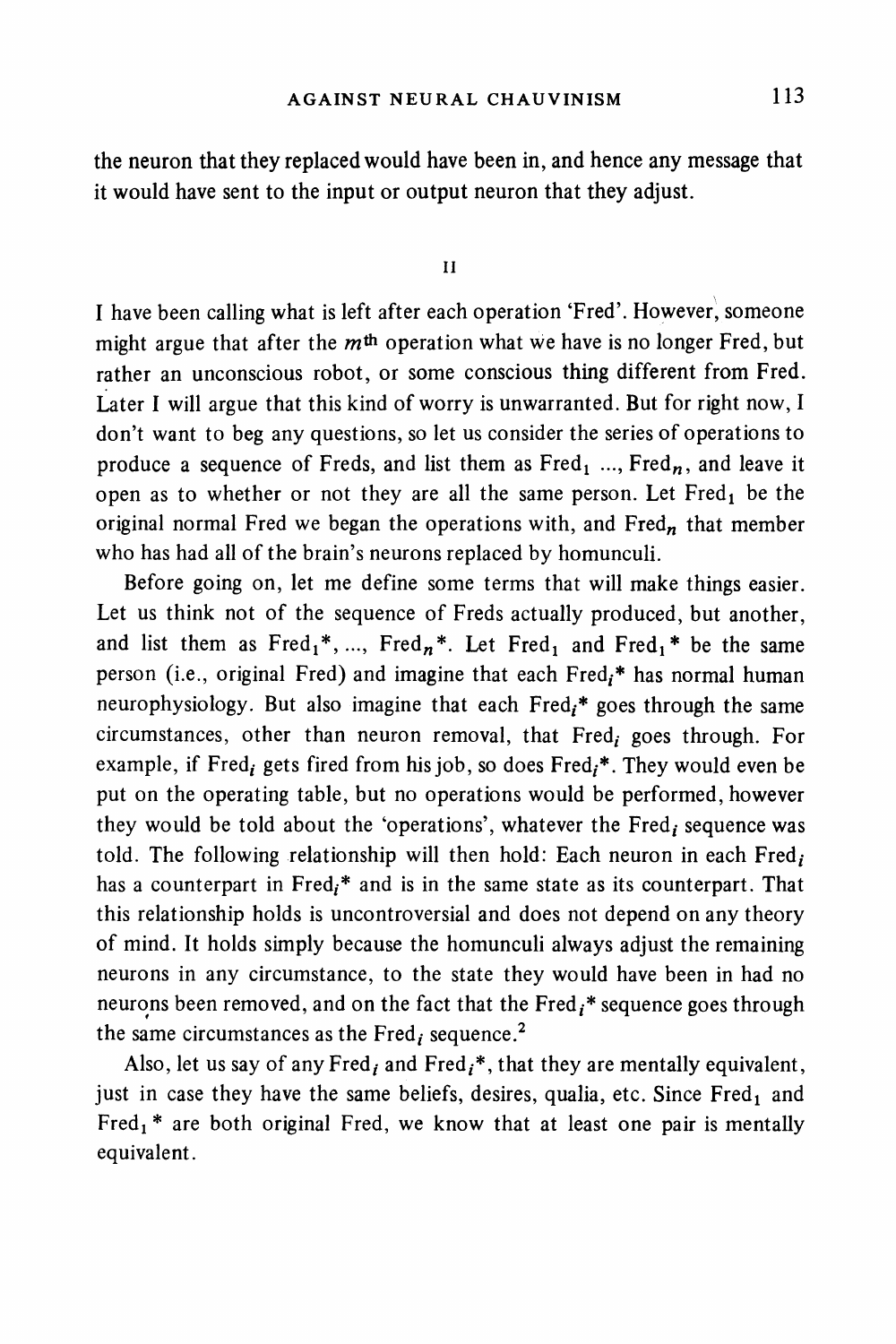### **III**

Searle would, of course, argue that  $Fred<sub>n</sub>$  is unconscious. But I am going to argue that each Fred<sub>i</sub> (most importantly Fred<sub>n</sub>) is fully conscious. Here is an **outline of the argument: First I will show that anyone who maintains that**  Fred<sub>n</sub> is unconscious, is committed to a certain proposition. After that, I **will argue that this proposition is such, that being committed to it makes the**  view that Fred<sub>n</sub> is unconscious, very unattractive. Here is a first approxima**tion of the proposition:** 

**(1) No matter in what order we remove the neurons from the**  Fred<sub>i</sub> sequence, there will always be some  $m$ , such that Fred<sub>m</sub> is mentally equivalent to  $Fred<sub>m</sub>$ <sup>\*</sup>, and hence fully conscious (since Fred<sub>m</sub><sup>\*</sup> is a neurophysiologically normal human) and such that  $Fred_{m+1}$  is completely unconscious.

**The paper will be clearer, if I state the refined version of the above proposi**tion that one is actually committed to, if one maintains that Fred<sub>n</sub> is uncon**scious, later, in the course of seeing how one who holds such a view might try to avoid commitment to (1).** 

### **IV**

The only way that someone holding the view that  $Fred<sub>n</sub>$  is unconscious could **avoid commitment to (1), would be to claim that for some sequence of**  neuron removal, as we move from Fred<sub>1</sub> to Fred<sub>n</sub>, the Fred<sub>i</sub> sequence's **consciousness fades. For example, one of them starts to lose his hearing, then another some thoughts, etc., until at some point in the sequence they are no longer conscious at all. To see what happens if one tries this, let us break up**  the view that the Fred<sub>i</sub> sequence's consciousness fades, into two separate **approaches.** 

One approach would be to claim that as the Fred<sub>i</sub> sequence fades, they **notice that they are losing their conscious capacities. The other approach would be to claim that as their consciousness fades, they do not notice.** 

**As to the first approach, it is really a non starter because the claim that the**  Fred<sub>i</sub> sequence notices that their consciousness is fading, is something that **someone holding Searle's attitude about the mental cannot claim. I say this because for any Fred**<sub>i</sub>, his noticing that he has lost some conscious capacity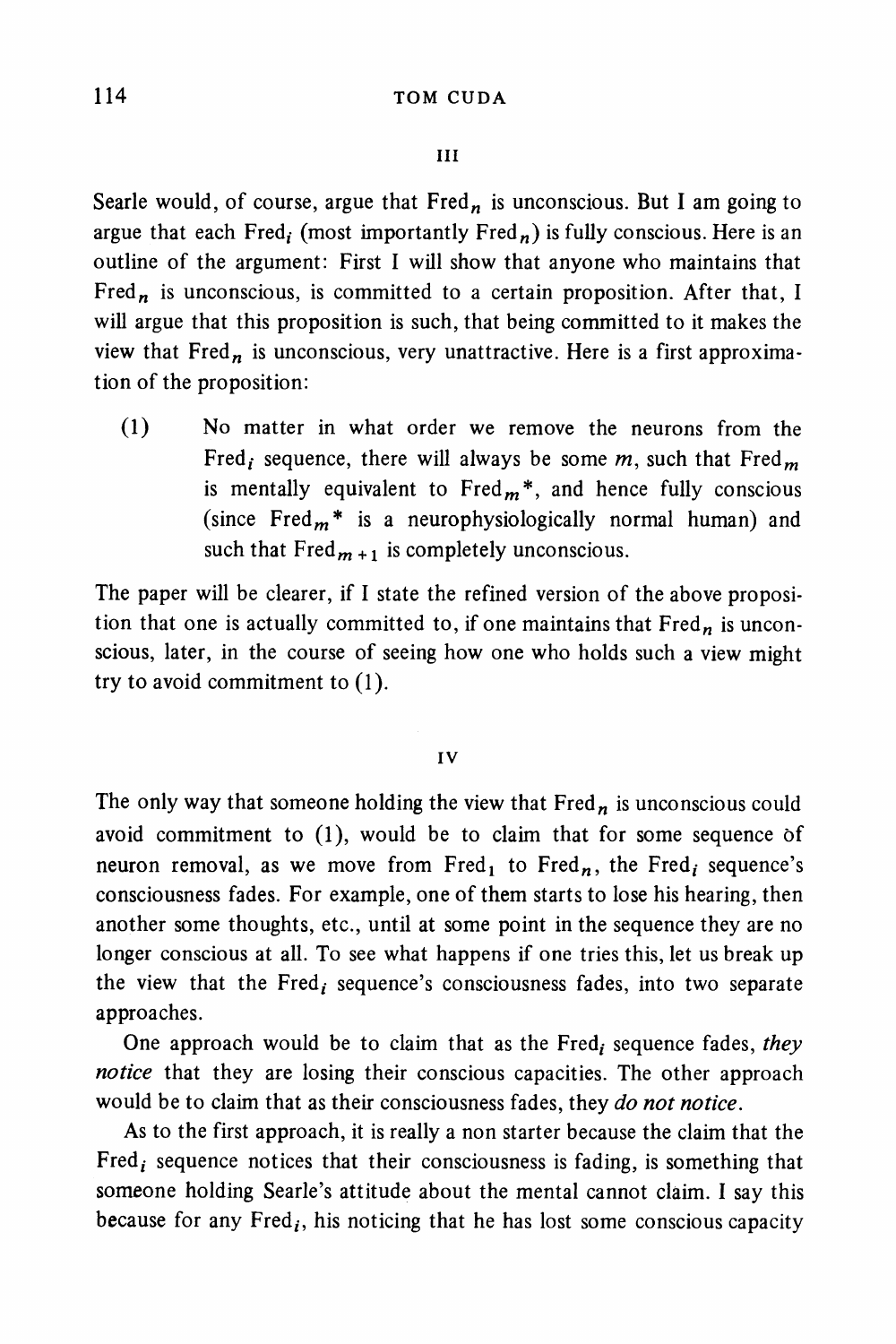**will itself be a conscious state, and hence, according to Searle, this state of noticing would have to be tokened in his remaining neurons. However, the**  neurons remaining in any Fred, are always in the same state as their counterparts in Fred<sub>i</sub><sup>\*</sup>, and consequently cannot be tokening the noticing of a loss of a part of consciousness, because Fred<sub>i</sub><sup>\*</sup> will not have such a mental state **tokened in him (since he is a neurophysiologically normal human, and hence has no such loss).** 

One might try to argue that the members of the Fred<sub>i</sub> sequence could **notice that their consciousness is fading because there is just no way that the**  neurons in each Fred<sub>i</sub> could remain in the same state as their counterparts, and hence they could token mental states that are not tokened in Fred<sub>i</sub>\*. **However, such a claim is incredibly ad hoc. It amounts to the claim that the homunculi can't do their jobs because it's not possible for anything but a neuron to change the state of a neuron, or read the state of a neuron, in the relevant ways. But nothing that we know about neurons warrants such a belief, and in fact there is strong evidence against it, since there are at present devices which are not neurons that manipulate and read the states of neurons to a certain extent.** 

The only other possibility open is that for each  $Fred<sub>i</sub>$ , his neurons are in **the same state as their counterparts, but that since the total brain state of**  each Fred<sub>i</sub> where  $i > 1$ , is different than that of Fred<sub>i</sub><sup>\*</sup> (i.e., thair 'brains' contain homunculi) the Fred<sub>i</sub> sequence can token in their 'brains' conscious states that the Fred<sub>i</sub><sup>\*</sup> sequence does not have, namely the noticing of **a loss of some part of consciousness.** 

**But, once again, there is simply no reason to believe such a thing, and it entails a thesis that should make anyone holding Searle's views very unhappy, namely that homunculi can play at least a partial role in tokening conscious**  states. This is because on such a view for each  $Fred<sub>i</sub>$  his neurons are in the same state as their counterparts, hence, if some Fred<sub>i</sub> has conscious states **that Fredi\* does not have, then the homunculi must play some role in tokening them.3 So one would have to wonder just how many neurons are necessary to token a conscious state. Might not the homunculi be able to do so on their own, or with the help of just one or two neurons? It would be wildly ad hoc to simply assert that homunculi can play a role in tokening conscious states, but that they cannot do so on their own. And the view is seen as even more ad hoc when we realize that the presence of the homunculi**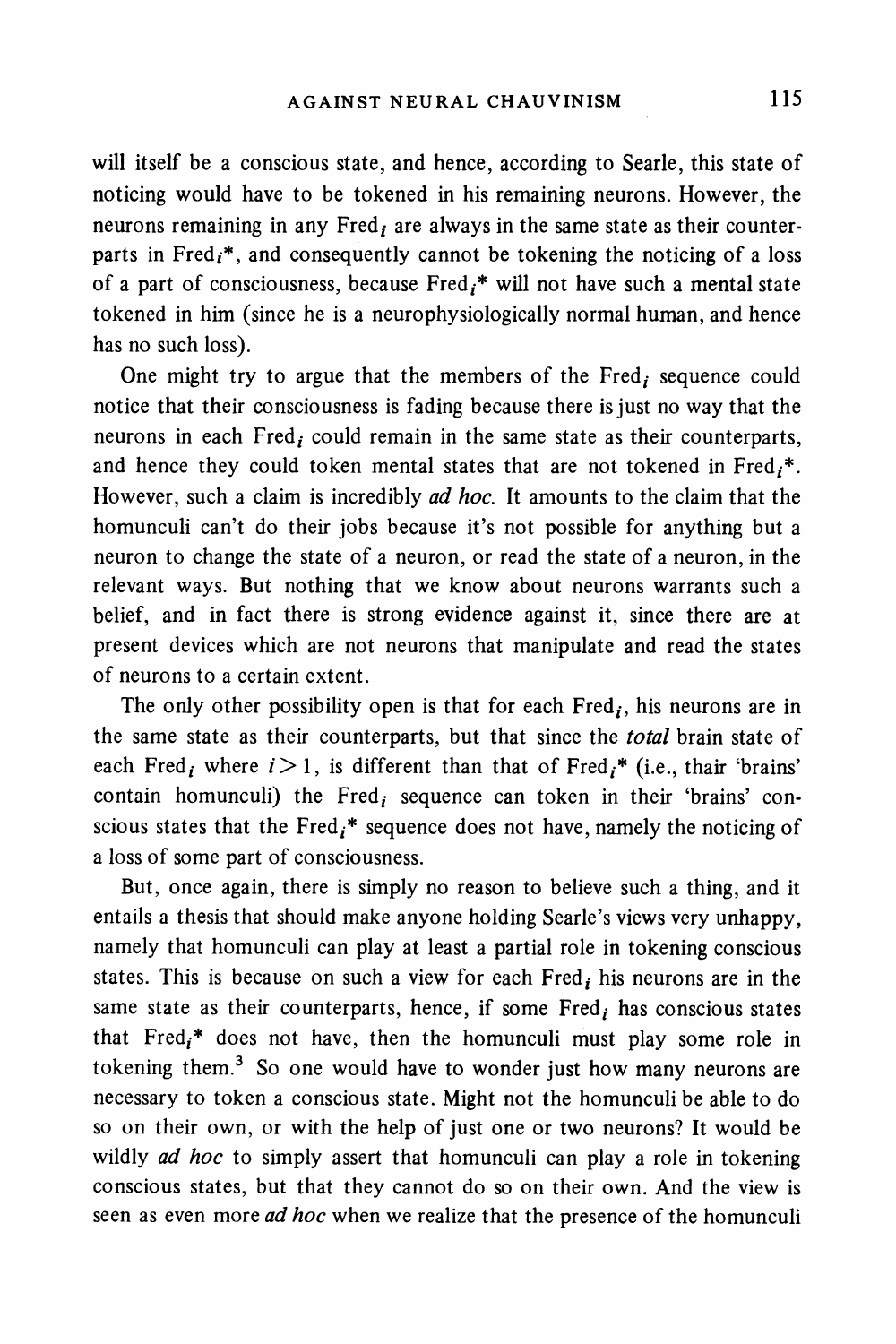is supposed to allow for some  $Fred_i$ , not the tokening of just any old conscious state that Fred<sub>i</sub><sup>\*</sup> does not have, but that we have to accept without **explanation, that their presence helps bring about the tokening of the proper conscious state, namely that noticing of the loss of some conscious capacity.** 

**Furthermore, here is another unattractive thing that would be entailed:**  Each Fred<sub>i</sub> would be functionally equivalent to Fred<sub>i</sub><sup>\*</sup>, and hence would behave just like Fred<sub>i</sub><sup>\*</sup>, in spite of the fact that he would have some conscious states that  $\text{Fred}_i^*$  would not have, and lack others that  $\text{Fred}_i^*$  would have. For example, Fred<sub>i</sub>'s sight would begin to fail (or he might go blind altogether) and he would notice this, yet he would behave just like Fred<sub>i</sub>\* **(drive a car, say he can see fine, etc.) and not be able to express his loss of vision, not even his knowledge of the loss, in any way. And hence, we would have to accept without explanation, that conscious states which are in part tokened by homunculi are somehow different from normal mental states, in that they do not play a role in behavior.** 

#### **v**

**It appears then, that we have eliminated the first approach as to how one**  might argue that the Fred<sub>i</sub> sequence's consciousness fades. Hence, if one who holds that  $Fred<sub>n</sub>$  is unconscious is goign to avoid being committed to  $(1)$ , the only road open is to argue that as the Fred<sub>i</sub> sequence loses conscious**ness, the members of the sequence do not notice that they are losing their conscious states. I would like to begin exploring this possibility by first showing that the sequence cannot fade by losing only one conscious ability at a time. Afterwards, we will see just what would have to happen.** 

**First let's look at the case of qualia. What would it mean to say of some**  member of the Fred<sub>i</sub> sequence, say Fred<sub>m</sub>, that he is mentally equivalent to Fred $m^*$  except that he lacks the ability to have some qualia, and does not **notice this? For example, suppose that he no longer has the ability to have**  red qualia, but is otherwise mentally equivalent to  $\text{Fred}_m^*$ . Fred<sub>m</sub> would **have to, at times, believe that he is having a red quale, behave just like he had them, desire to have red qualia and then believe that the desire has been ful**filled, etc. Would it make sense in such circumstances to say that Fred<sub>m</sub> **doesn't have any red qualia, that he is just mistaken in his belief that he does, mistaken in believing that his desire to have red qualia has been fulfilled, etc.?4** 

**If it does, then we must wonder about ourselves. How do we know that we**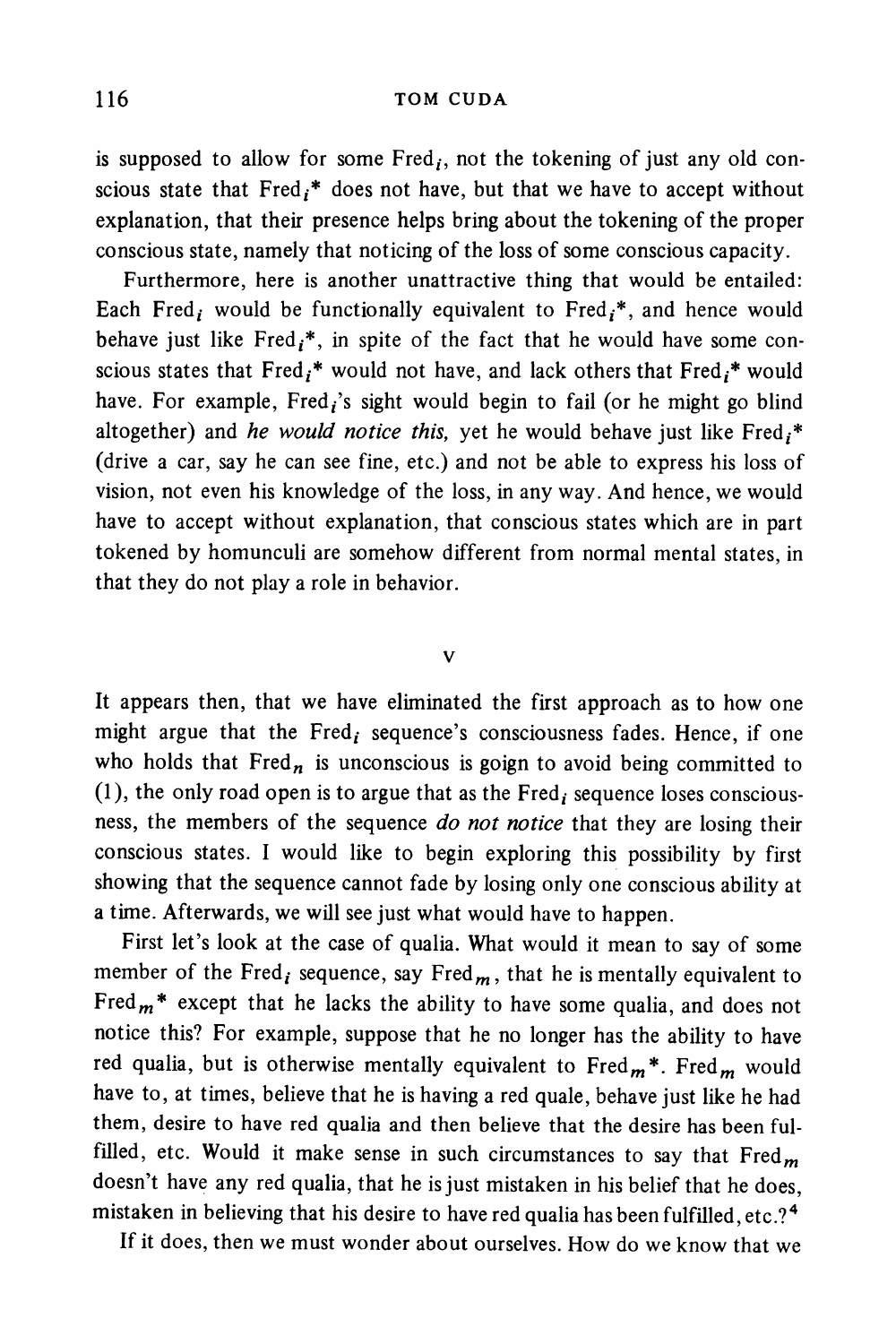really have red qualia? Maybe we are all just like  $Fred<sub>m</sub>$ , that is we only **believe that we have red qualia, behave like we do, believe that our desire to have them has been fulfilled, etc., but in fact we never have any red qualia. That all of our lives, and all of our ancestors lives, have been spent with the mistaken belief that we at times have red qualia.** 

**Someone might say that we know we have red qualia because we are made**  of neurons. But this is to miss the point. If it makes sense to think that Fred<sub>m</sub> **could be mistaken in such a way, then it makes sense to think that we could be mistaken in such a way also. Hence we would have no reason to think that things made of neurons (i.e., ourselves) have red qualia. But clearly it makes no sense to think that we act like we have red qualia, believe that we have them, etc., but that we are all mistaken and really never have any red qualia.**  Therefore, it makes no sense to think that any Fred, could be mistaken in **this way either.** 

**The same can be said of intentional states. For example, what would it**  mean to say of Fred<sub>m</sub> that he is mentally equivalent to Fred<sub>m</sub><sup>\*</sup>, except that **he does not remember his childhood? Would it make sense to think that he could believe he remembers his childhood, act as if he did, desire to remember it and then have that desire seem to be fulfilled, etc., but that in reality he has no memory of his childhood? (When I say that he has no memory of his childhood, I do not mean that he has a conscious state which is like a childhood memory, but that happens to not truly represent his childhood. What is at issue is his not having any conscious state which serves as the memory of his childhood, whether correct or not.)** 

Again, if Fred<sub>m</sub> could be mistaken in this way, then for all we know, we **are mistaken in this way also. But clearly it does not make any sense to think**  that we are, hence it does not make any sense to think that any Fred<sub>i</sub> could **be mistaken in this way either.** 

**Hence, if one is going to maintain that the sequence's consciousness fades,**  then one must avoid any view that entails the senseless claim that the Fred<sub>i</sub>'s **are mistaken in the way described above, and there is only one way to do**  this. One would have to suppose that each time some Fred, loses a conscious **ability, he also loses all of the beliefs, desires, etc., that go along with that**  ability. For example, if some Fred<sub>i</sub> loses his ability to have red qualia, then **he also loses his ability to believe he has red qualia, his ability to desire to have or not have red qualia, etc. In this way we would not have to consider**  any Fred<sub>i</sub> to be mistaken in a way that does not make sense. For no Fred<sub>i</sub>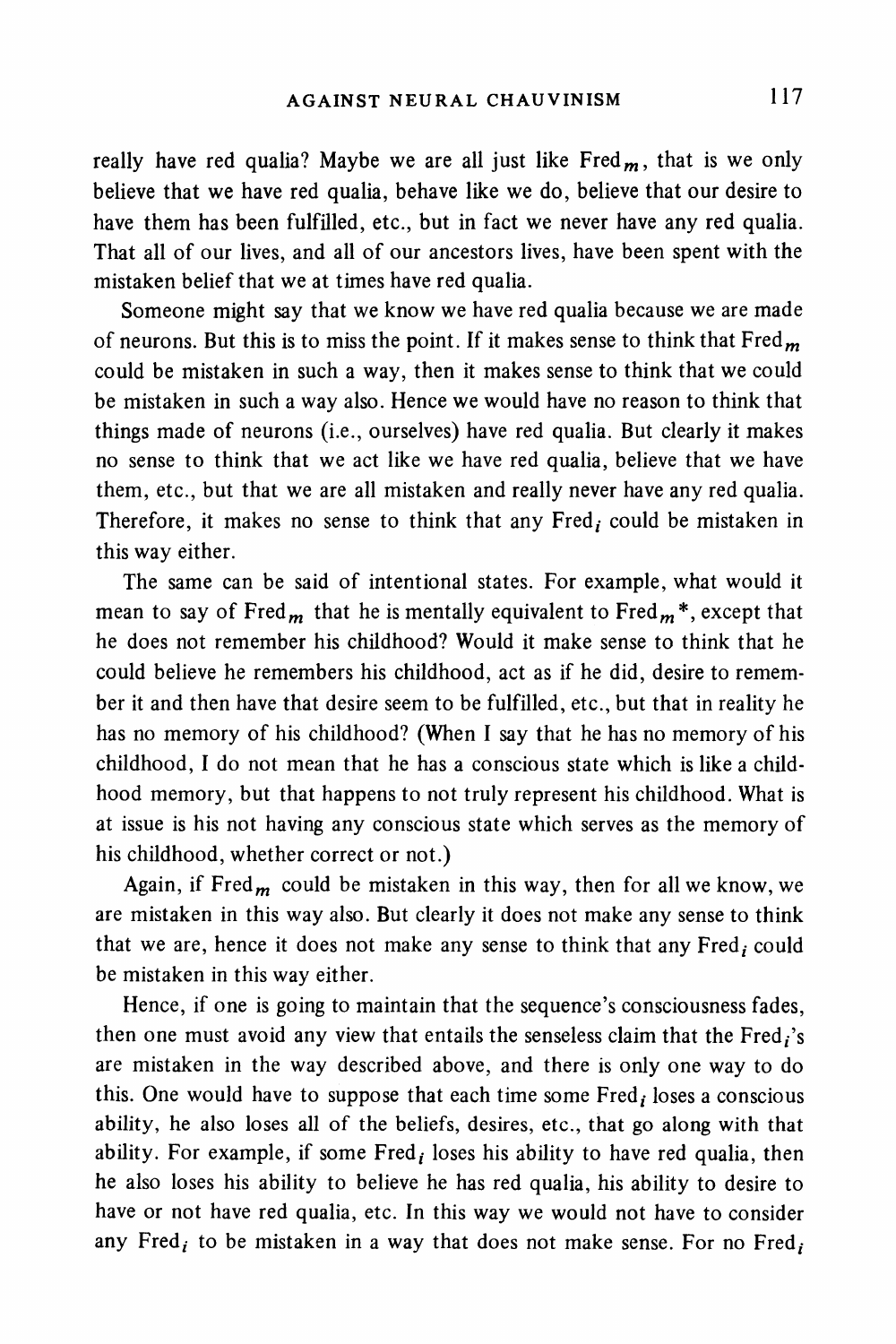**would have the mistaken belief that he at times has red qualia, or the mistaken belief that his desire to have them has been fulfilled, etc.** 

**However, taking the stance described in the above paragraph commits one to a proposition which is similar to (1). To see this, consider some member of**  the Fred<sub>i</sub> sequence, call him Fred<sub>k</sub>, who is such that he has lost either the **ability to have red qualia or childhood memories, and the ability to believe**  that he has red qualia, or childhood memories. Fred<sub>k</sub> will at times, since he is functionally equivalent to  $\text{Fred}_k^*$ , say things like, "I am having a red quale", or he might tell a story about his childhood. For Fred<sub>k</sub> to go on in such **circumstances not believing that he has any red qualia, or not believing that he remembers his childhood, he will have to be such, that he does not form beliefs about what he says concerning the part of consciousness the he has lost. In fact, he will not be able to form beliefs about what a good deal of what other people say, or what he reads, for these things might contain assertions about his childhood, or that he is now having a red quale. And of course, he cannot disbelieve what he hears, reads, etc. about such matters. For if he did, he would be noticing the loss of a part of consciousness, and as discussed earlier, that is not possible.** 

Also, Fred<sub>k</sub> cannot believe that he believes what he hears, reads, etc. **about these things either, otherwise we will have created the same problem we are trying to get out of. For example, he will believe that he believes some story about his childhood, behave like he does, derive conclusions from the story, etc., but not really believe the story. In other words, he would have to be mistaken about what he believes in a way that, as discussed earlier, does not make any sense. And he would have to lose many other conscious states as well. For example, he would have to lose the belief that such and such a feeling was like one that he experienced during his childhood, for how could he notice such a thing unless he remembered his childhood? And he will have to lose the ability to understand much of his behavior. For example, suppose that he is asked to pick the red card out of a pile of different color cards.**  Since he is functionally equivalent to  $Fred_k^*$  he will be able to do this cor**rectly. But he will not be able to understand how he did it, since he will not believe that he had any red qualia that enabled him to pick out the red card. He can say, "I was able to pick out the red card because it looked red", but this is something he will not be able to believe (otherwise he would be believing that he has a red qualia) and hence it cannot serve as an explanation. Furthermore, he will not be able to notice that he doesn't understand how he**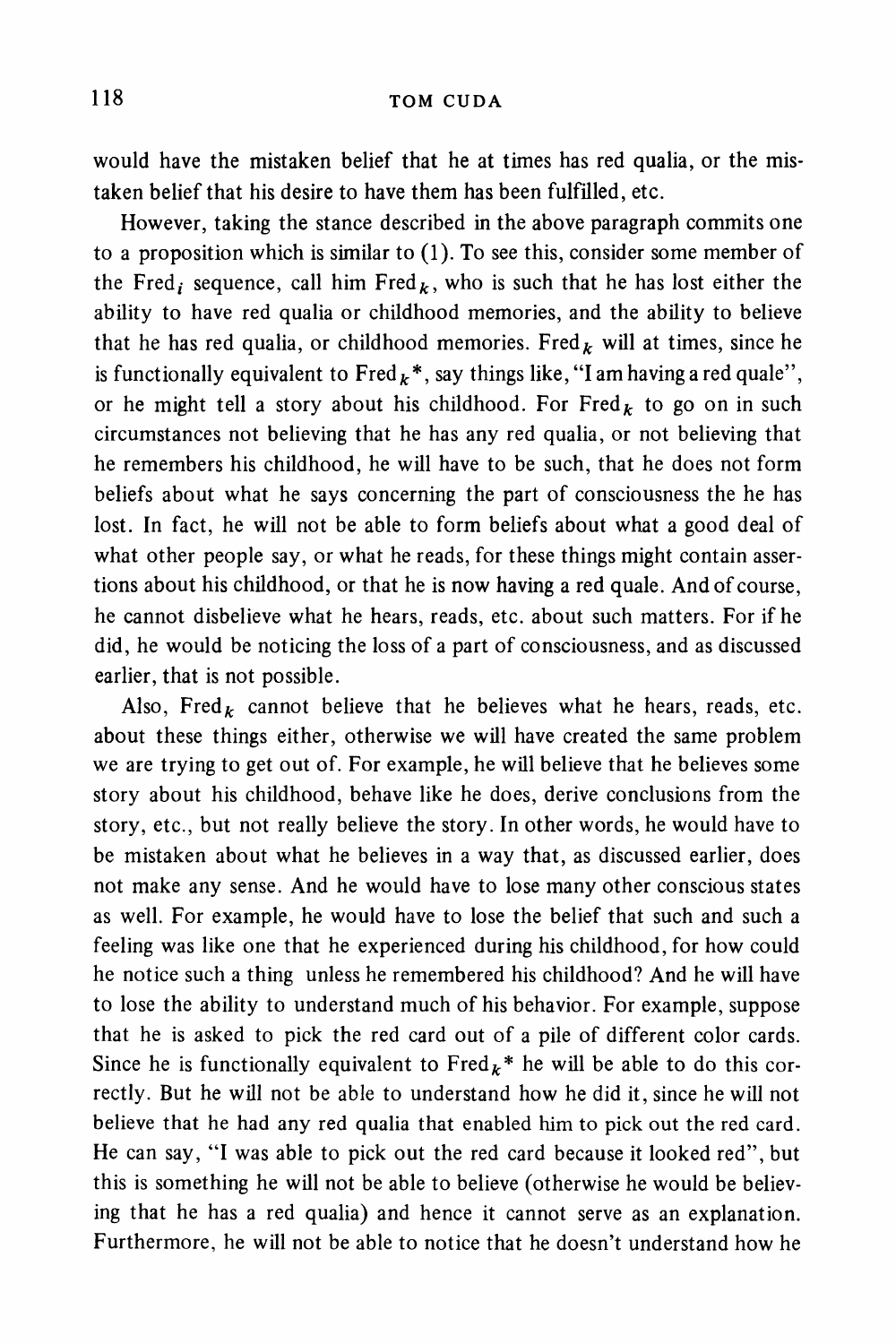**picked out the red card. For to notice, he would have to notice that there is no qualia peculiar to the card he calls red that enabled him to pick it out, and to notice this, would be to notice that he no longer has red qualia, and as discussed earlier, that is impossible. But how could he not notice the he doesn't understand how he picked out the red card? It seems as if he would have to lose his ability to know what he is doing. For if he knew that he was picking a particular kind of card from the pile, how could he not notice that his ability to do so is something that he doesn't understand, unless he has lost so much mental ability that he can hardly be recognized as a person?** 

**This list could go on and on, but what is important to recognize, is that if**  one adopts the view that as the Fred<sub>i</sub> sequence loses their conscious abilities **they also lose the beliefs and desires that go along with the abilities that they have lost, then one will be committed to the view that as soon as even one small ability is lost (e.g., the ability to have red qualia) then a great deal of other abilities must be lost also.** 

To sum it up then, we see that one cannot claim that the Fred, sequence's **consciousness fades, while they notice that they are losing their conscious abilities (Sec. IV). And one cannot claim that they do not notice, without**  being committed to the view that each time some Fred, loses a conscious **ability, he also loses the beliefs and desires that go with that ability, and hence many other conscious abilities as well (Sec. V). Hence, the claim that Fred, is unconscious entails the following proposition:** 

> **(2) No matter in what order we remove neurons from the Fredi**  sequence, there will always be some  $m$ , such that  $Fred<sub>m</sub>$  is mentally equivalent to Fred $<sub>m</sub>$ <sup>\*</sup>, and hence fully conscious, and such that</sub> Fred $_{m+1}$  is completely unconscious, or lacking a great deal of **Fred,'s conscious abilities.**

#### **VI**

**I will soon argue that (2) has the following properties: (i) it is very counterintuitive; (ii) there is evidence other than intuition, that it is false, and (iii) there is no evidence, nor could there ever be any evidence, that it is true. Hence, I feel that Searle's anti-functionalist thesis should not be accepted, since we should be very hesitant to accept any thesis that entails any proposition which has the three properties listed above. What follows is the argument that (2) has the properties listed.**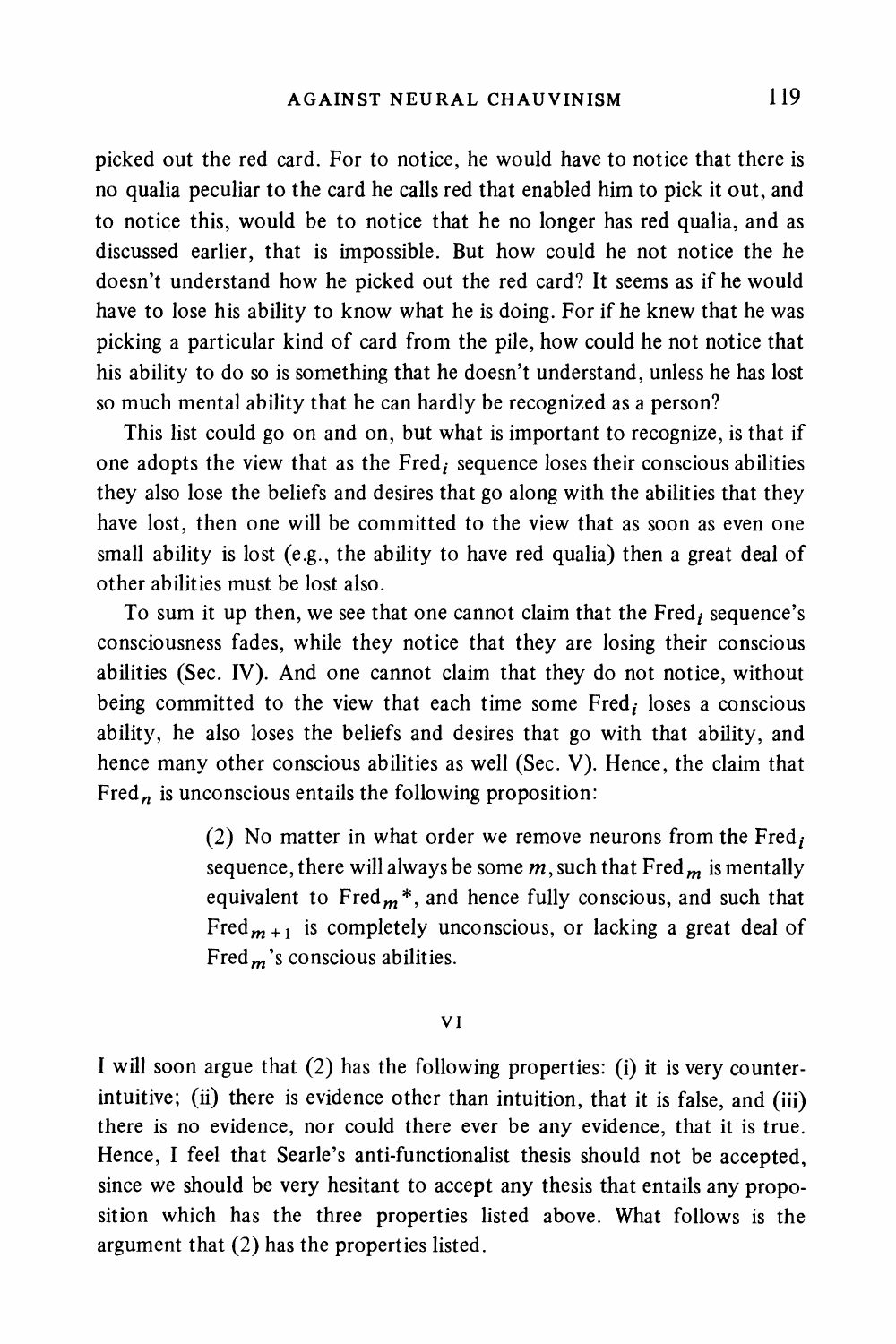**Someone might argue that (2) is not counterintuitive by saying something like the following, 'Look, if we removed neurons from your brain one by one, there will come a point at which with the removal of one neuron, you will be rendered unconscious. So why think it is counterintuitive to believe such a thing about the sequence of Freds?'** 

**It is true that if you were to remove neurons from my brain one by one, I would at some point be rendered unconscious with the removal of a single neuron. But, this has nothing to do with what is at issue. As you removed neurons from my brain, my ability to realize conscious states, would slowly fade away, for many, if not all sequences of neuron removal. For example, I might first have my hearing impaired, then my sight, then lose some beliefs, etc. At some later point, the amount of ability to realize conscious states that was left, would be destroyed by the removal of a single neuron. But (2) does**  not allow the possibility of such fading in the Fred<sub>i</sub>'s; it says that all of them **up to a certain point in the sequence are fully conscious and that the very next member of the sequence is completely unconscious or very close to it.** 

Moreover, it says that this is so not merely for *some* sequence of Fred<sub>i</sub>'s, **but for every such sequence: in other words, it says it has to be the case that, for any sequence of neuron removal from Fred, he will go from normal, to completely without conscious states, or close to it, with the removal of one neuron; that no matter in what order the neurons are removed, there cannot be any loss in conscious abilities, until the removal of one neuron causes total, or near total loss. By near total loss, I mean that Fred would have to lose, for example, the ability to realize certain qualitative states; the ability to either believe or disbelieve many things that he says, reads, or hears; the ability to recognize that he has lost any ability to realize conscious states (he would be unable, for example, to notice that he was blind); the ability to make many inferences; the ability to have certain memories that he previously had; the ability to understand his own behavior (i.e., the ability to understand, even in a crude way, how he performs certain tasks) etc. That there is**  no order in which we could remove neurons, so that some Fred<sub>i</sub> with all the **normal conscious abilities (Fred, 's (i.e., original Fred) being in the sequence**  assures us that there is such a  $Fred<sub>i</sub>$ ) is caused to lose only a slight bit of **conscious ability with the removal of a single neuron, is something which is very difficult to believe, and is such that it would require a great deal of explanation before it became the least bit plausible.** 

**One might argue that there is a lot of redundancy in our neural network**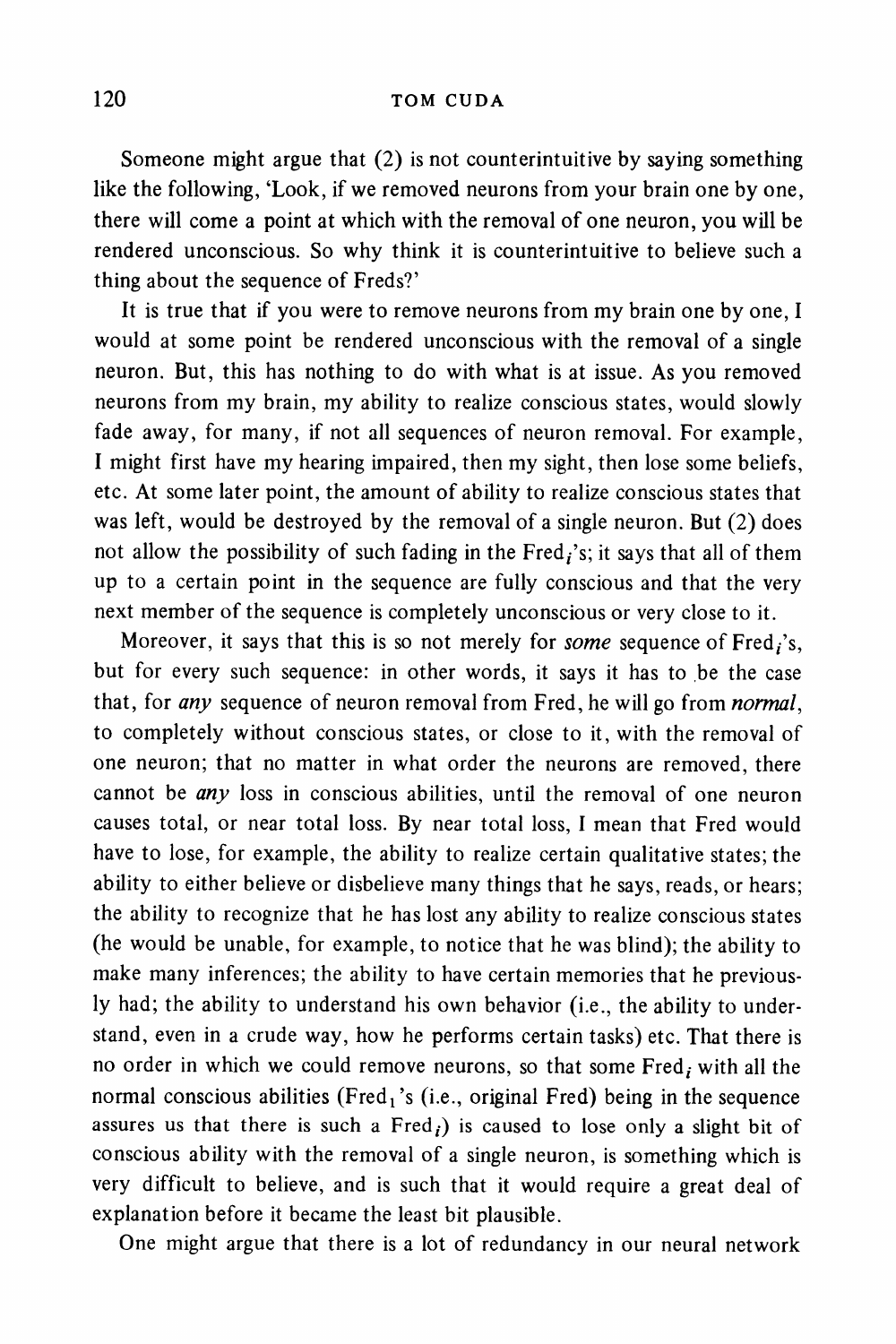**and that hence we could have many neurons removed with no effect on our conscious states. But then, once enough circuitry was destroyed, there would be no backups left and a dramatic change would occur, even with the removal of one neuron, and hence we do have reason to believe that (2) is plausible.** 

**To see that such an argument cannot make (2) plausible, let us consider**  a member of the sequence of Freds, Fred<sub>i</sub>, who has all the redundancy in **his neural circuitry destroyed, but no more than the redundancy, so that his conscious life is still completely normal; that is, he has all the ability to realize conscious states, that he had before any neurons were removed. (2)**  entails, that no matter which neuron we now remove from Fred<sub>i</sub>, he will **become completely unconscious, or very close to it. (2) entails this, because there must be some loss in conscious ability in Fred;, no matter which neuron we remove, because all the redundancy in his neural circuitry has already**  been destroyed. And since Fred<sub>i</sub> has all his normal conscious abilities, (2) **says that the loss must be huge.** 

**I find this counterintuitive, because it is hard to believe that every single**  neuron left in Fred<sub>i</sub>, would be so vitally important, it seems that some neurons would be such, that removing one of them, would cause Fred<sub>i</sub> to lose **only a little bit of conscious ability. For example, that there is some neuron which is only vital to the mechanisms which allow vision, and such that its**  removal would cause Fred<sub>i</sub> to go blind, while he was still able to have other **conscious states (e.g. to taste things; hear sounds, to believe or disbelieve statements that he hears, reads or speaks, to notice that he is blind, etc.).** 

**That (2) is true, becomes even more implausible when we realize that**  Fred<sub>*i*</sub> is an arbitrary example of a Fred who has had all of the redundancy **in his neural circuitry destroyed. That is to say, that there may be more than**  one proper subset of the neurons of Fred<sub>1</sub> (i.e., of the original set of neurons **in Fred before any operations were performed) which would constitute a**  person with all, but only, the redundancy destroyed. Since Fred<sub>i</sub> is an arbi**trary member of this class of Freds, (2) entails that for any of these Freds, no matter which neuron we remove from one of them, that one will suffer a huge (maybe total) loss in conscious abilities. To put it another way, (2)**  denies that their is any proper subset of the neurons of Fred<sub>1</sub> which con**stitute a person who is slightly impaired (e.g. blind, or unable to understand Godel's theorem, but otherwise normal) but asserts that some subsets of the**  neurons of Fred<sub>1</sub> constitute organisms which are so horribly impaired that **they would not even qualify as persons, and that other subsets of those**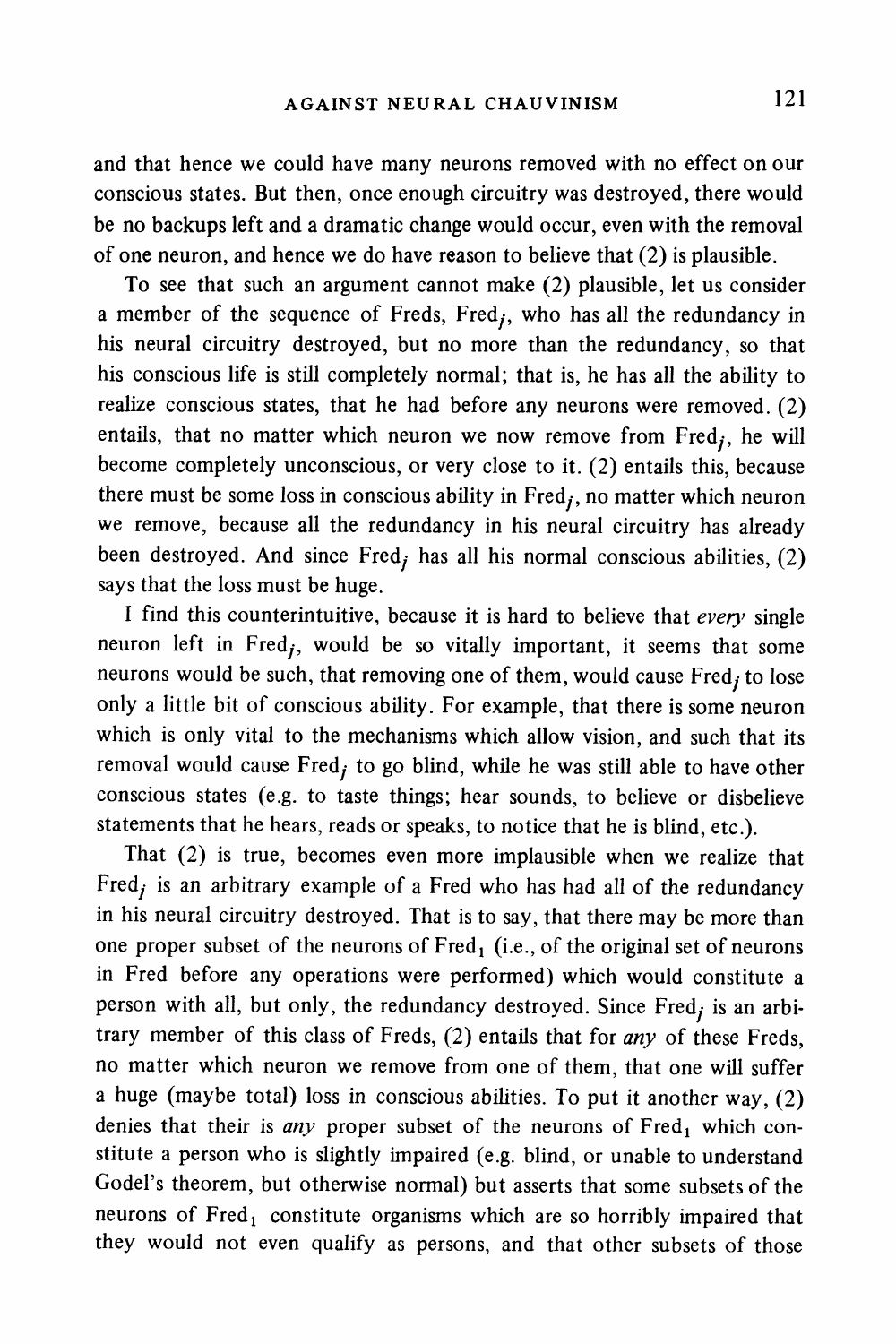**neurons constitute persons that are completely normal. And that some subsets should constitute completely normal people, while others are hugely impaired, but that no subset can constitute a less radically impaired person, is extremely difficult to believe and would require a great deal of explanation before it became acceptable.** 

**Also I claimed that there is evidence other than intuition that (2) is false. The kind evidence I have in mind is inductive evidence based on what happens in some cases of actual neuron removal from people's brains (e.g., the removal of some tumors, or the destruction of some neurons by a mild stroke).** 

**In many cases the loss of conscious abilities is slight, and may even be hard to detect by anyone but an expert, and nothing like the dramatic changes that (2) postulates occurs; or consider someone who is caused to go blind due to brain damage, but is otherwise normal. Due to such cases, we know that some sequences of neuron removal cause people who are fully conscious, to lose only a slight bit of conscious ability, something that (2) denies.5 (2) says that Fred must go from normal to unconscious, or very close to it, regardless of which neurons are removed in which order, it does not allow the possibility of Fred going from normal to slightly impaired, for any sequence of neuron removal. (2) does not even allow that there is any way that Fred can go from normal to slightly impaired, to slightly more impaired and then all of a sudden have a big change and blank out. It says that Fred must go completely unchanged in his ability to realize conscious states throughout the operations (regardless of which sequence we use to remove the neurons) and then lose all or almost all conscious abilities, with the removal of one neuron.** 

Of course in the case of the  $Fred_i$  sequence, things are a little different **than with actual cases, since humunculi are added, and only one neuron is removed at a time (whereas in actual cases many neurons are removed, or destroyed at once). But, these differences should not block our ability to make an inductive inference because, in fact, the addition of humunculi and the fact that neurons are removed one at a time, should make us feel**  even stronger that the Fred<sub>i</sub> sequenced would not lose huge chunks of con**sciousness at once for every sequence of neuron removal. This is because the humunculi at least take over the functional role of the neurons, whereas we know that in some actual cases even if nothing replaces the removed neurons, and many of them are removed at once, the patients still lose only a slight amount of conscious ability.**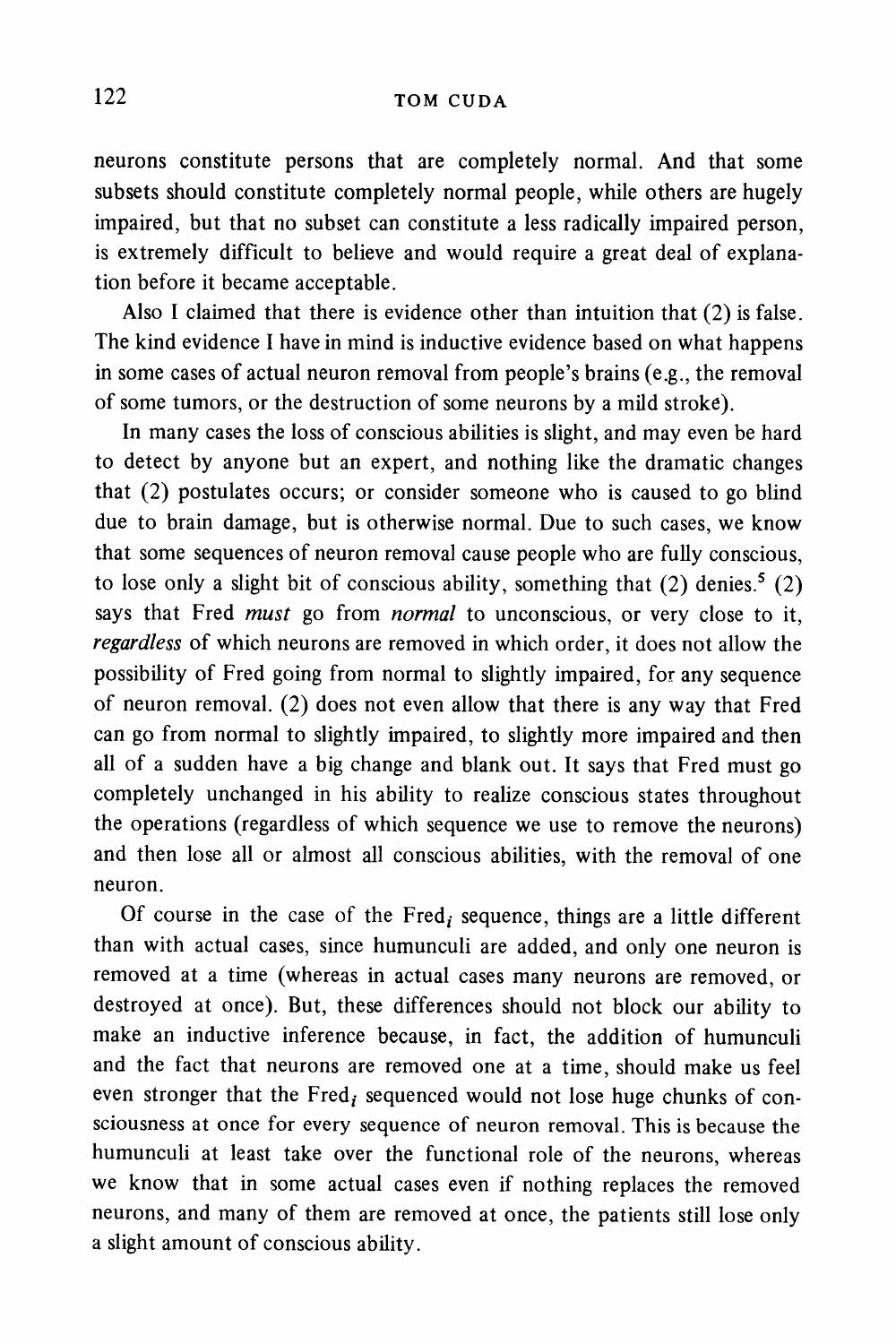**Another reason that one should count actual cases as a basis for an inductive inference about (2), is that if actual cases were different, they would in fact justify the conclusion that (2) is true. That is, if we found that all ways of removing neurons made it the case that patients only lost conscious abilities if they lost all of them, or a great deal of them, at once, then we would be justified in believing (2). Therefore actual cases serve as a real test, in that there are possible results which would lend evidence in support of (2), as well as possible results that would constitute evidence against (2).** 

**So now I have argued that there is evidence against (2), and hence evidence against Searle's view since it entails (2). But don't actual cases of neuron**  removal also support the conclusion that  $Fred<sub>n</sub>$  is unconscious, since actual **patients do lose conscious abilities when their neurons are removed? If this were the case, we might conclude that Searle is correct even though (2) is fase, by arguing that there must be something wrong with my argument that Searle's view entails (2). In other words, one might argue that actual neuron**  removals provide evidence that (2) is false as well as evidence that Fred<sub>n</sub> is unconscious, by giving evidence in support of the view that the  $Fred<sub>i</sub>$ **sequence's consciousnessfades.** 

However, actual cases do not provide any evidence that Fred<sub>n</sub> is uncon**scious. This is because if one tries to inductively infer from actual cases that**  the Fred<sub>i</sub> sequence's consciousness fades, then the differences between the Fred<sub>i</sub> sequence and actual cases become relevant, and the inference is blocked. The reason is that with the Fred<sub>i</sub> sequence homunculi replace the removed **neurons, so functional organization is preserved, whereas in actual cases of neuron removal functional organization is not preserved. Hence, there is an**  explanation as to why the  $Fred<sub>i</sub>$  sequence would not lose consciousness, even **though actual cases of neuron removal do result in losses of consciousness. To claim that actual cases of neuron removal are a basis from which to infer**  that the Fred<sub>i</sub> sequence's consciousness fades, would be to do nothing more **than beg the question. For one would have to already know that what is necessary for consciousness is the having of neurons, and that functional equivalence to a human is not sufficient.** 

**I also claimed that there is no evidence, nor could there ever be any evidence that (2) is true. To see this, consider the following scenario:** 

Imagine that we have  $Fred<sub>m</sub>$  standing before us. We then make a very **tiny change (the removal of one neuron and the insertion of a homunculus)**  to transform Fred<sub>m</sub> into Fred<sub>m +1</sub>. Since by stipulation Fred<sub>m</sub> is fully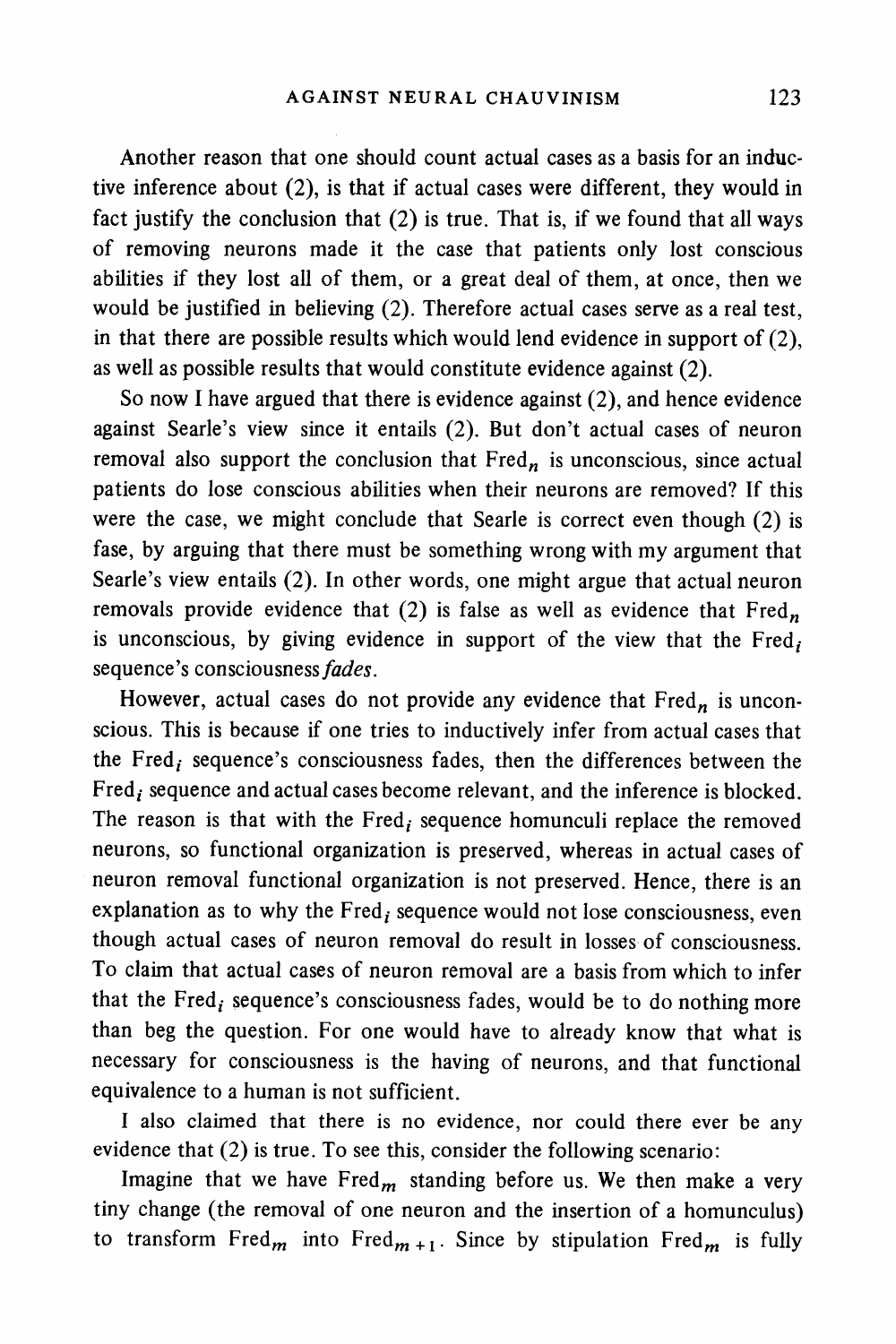conscious, what could possibly count as evidence that  $Fred_{m+1}$  is unconscious, or lacking a large number of Fred<sub>m</sub>'s conscious abilities?

Fred<sub>m +1</sub> will behave just like Fred<sub>m +1</sub><sup>\*</sup> (who is a normal human) **hence it can't be his behavior that gives us any reason to believe that he has**  lost any conscious abilities. We can't appeal to the fact that  $Fred_{m+1}$  is composed of slightly different matter than Fred<sub>m</sub> (i.e., he has one more homun**culus and slightly less natural brain material) because whether or not a change in material that preserves functional organization makes a difference to an organisms conscious states, is precisely what is at issue. The only thing left would be to claim that there is some intuitive reason to believe that**  Fred<sub>m +1</sub> is unconscious, or lacking a large number of Fred<sub>m</sub>'s conscious abilities. However, the difference between  $Fred_{m+1}$  and  $Fred_m$  is so slight, **that an appeal to intuition is useless. How could it be intuitively appealing**  to think that Fred<sub>m</sub> is fully conscious, but that  $Fred_{m+1}$  is unconscious **or lacking a large number of Fredm's conscious abilities? Would we glance**  within the skull of Fred<sub>m +1</sub> notice that there is one less neuron than in Fred<sub>m</sub> and exiciam, 'Aha! it's obvious that  $Fred_{m+1}$  is a mindless, or near mindless thing?' It is important to note here that thinking that  $Fred_{m+1}$  is not unconscious, but only lacking a great deal of Fred<sub>m</sub>'s conscious abilities, is not any more intuitively appealing than thinking that  $Fred_{m+1}$  is unconscious. Either way, the change from Fred<sub>m</sub> to Fred<sub>m +1</sub> would be too **great. Intuition simply does not lead us to believe that as we remove a single neuron from a creature with all the normal conscious abilities, we simultaneously destroy his ability to be in any one of a large number of conscious states. Especially when we consider that it must be a set of quite different conscious abilities that he loses (e.g., the ability to have red qualia, the ability to either believe or disbelieve what he sometimes says, etc.). Hence, intuition simply does not offer any evidence that (2) is true.** 

### **CONCLUSION**

**This paper has, I hope, supported the conclusion that functional equivalence to a human at a very fine level, is a sufficient condition for an organism to have conscious states. It has done this by arguing that the contrary position entails a proposition (i.e., (2)) that we have good reason to believe to be false. The fine level of functional organization alluded to, involves reproducing the**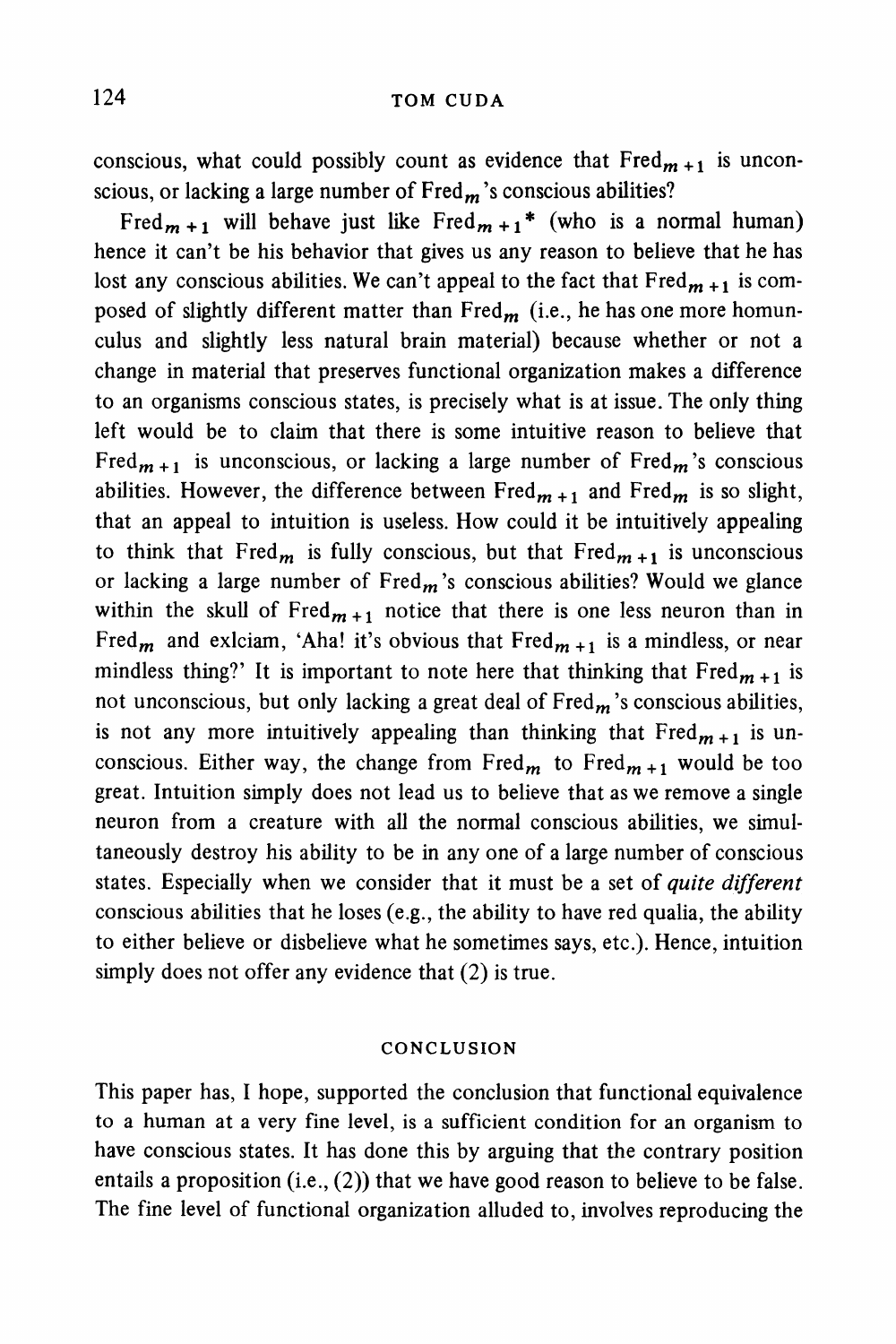**functional role of each neuron in a normal human brain. Call this circuit functional equivalence.** 

**However functional theories are more attractive, if they do not require as a necessary condition for conscious states, anything as fine grained as circuit functional equivalence. So one thing that would be worth doing would be to show that functional equivalence at some coarser level is sufficient for having conscious states. And I think that this paper can help do this by weakening one's beliefs to the contrary. (By a coarser level, I mean any level of description X, such that circuit functional equivalence entails equivalence at the X level, but equivalence at the X level does not entail circuit functional equivalence.)** 

**To be more specific, consider some of the arguments of Block, Searle and others to the contrary ([1] and [2]). In these arguments, creatues are described which are, at some level coarser than the circuit functional, functionally equivalent to a human, but which are, according to these authors, such that they lack conscious states.** 

**However, there seem to be at least two reasons why one might believe that these creatures are not conscious. One reason might be based on the belief that the functional equivalence that the creatures share with a human, is not at the relevant level of organization. The other reason, and I believe the dominant reason, is that one feels at first glance, that they are just not made of the right kind of stuff (e.g., they are made of homunculi).** 

**This paper then, should help to weaken intuitions that are based on what the organisms are made of. I say this because I think it has been shown that what is important is not what an organism is made of, but rather functional organization at some level. Hence, if one wishes to maintain that such organisms do not have conscious states, then one is going to have to do this on the grounds that the functional equivalence that they share with a human is not at the relevant level, and not on the grounds that they are not made of the proper material.** 

### **BIBLIOGRAPHY**

**<sup>[1</sup> Block, N.: 1978, 'Troubles with functionalism', in Savage, C. W., ed., Perception and Cognition. Issues in the Foundations of Psychology, Minnesota Studies in the Philosophy of Science, Vol. 9 (University of Minnesota Press, Minneapolis), pp. 261-325.** 

**<sup>[21</sup> Searle, J. R.: 1980, 'Minds, brains, and programs', The Behavioral and Brain Sciences 3, pp. 417-457.**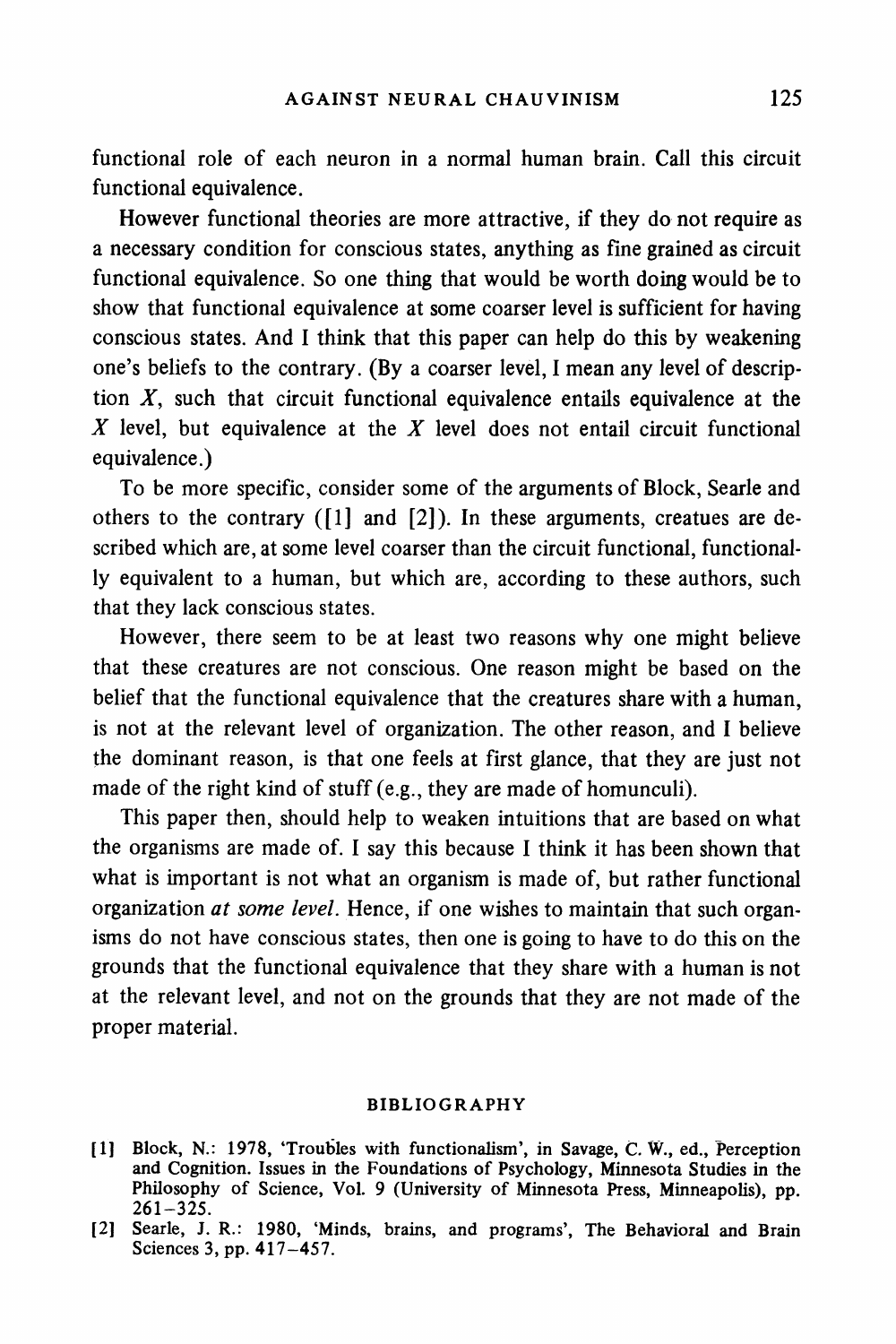#### **NOTES**

**\* I am especially indebted to Hartry Field and Brian Loar for many discussions on earlier drafts of this paper, and again to Loar for many discussions on the philosophy of mind in general. I am also indebted, for their valuable comments, to: Janet Fleetwood, Janet Levin, John L. Pollock, Stephen R. Schiffer, Thomas Uebel and Richard Warner.** 

Searle (op. cit. p. 424) tells us that "...only a machine could think, and indeed only **very special kinds of machines, namely brains and machines that had the same causal power as brains" (italics mine). And a few sentences later he says: "Whatever else intentionality is, it is a biological phenomenon, and it is likely to be as causally dependent on the specific biochemistry of its origins as lactation, photosynthesis, or any other biological phenomenon." I am not sure, but I would imagine that Searle is claiming here that organisms made of things other than neurons might be able to have consciousness, so long as their components have the right causal powers. Unfortunately, he does not tell us what the components must have in common with neurons in order to have the right causal powers, except that it has something to do with biochemistry. At any rate, all that is important for this paper, is that Searle does not consider functional organization alone to be sufficient for having conscious states, and that he would not consider things made of homunculi as candidates for consciousness, regardless of their functional organization.** 

**<sup>2</sup>If one is worried that the operations themselves might disturb the states of the neurons**  in some  $Fred<sub>i</sub>$  so that they are not in the same state as their counterparts, simply imagine that the Fred<sub>i</sub>s have the states of their brains 'frozen' during the operations, then 'unfrozen' afterward, and that the Fred<sub>i</sub><sup>\*</sup>s have their brains 'frozen' and 'unfrozen' also, **but don't have any operations in between. And if one is worried that quantum indetermi**nancies might cause some Fred<sub>i</sub> to not have his neurons in the same state as their counterparts, even though each Fred<sub>i</sub><sup>\*</sup> goes through the same circumstances, other than neuron removal, that Fred, goes through, just remember that in spite of quantum indeterminancies, there is still a non zero probability that the Fred<sub>i</sub> and Fred<sub>i</sub>\* sequences remain synchronized. Hence just have the  $Fred_i^*$  sequence be by stipulation, such that the two **sequences bear the proper relationship. Also I would like to note that my introduction**  of the Fred<sub>i</sub><sup>\*</sup> sequence is only a heuristic device, that the point of the paper could be **made without assuming such a sequence.** 

**<sup>3</sup>One might argue that in such cases the homunculi do not play a role in tokening the mental state of noticing that some part of consciousness has been lost, but rather that it is tokened entirely within the remaining neurons, even though they are in the same state**  as their counterparts. And that the neurons of some Fred<sub>i</sub> can token this mental state entirely within themselves, even though it is not tokened in  $Fred_i^*$ , and even though **they are in the same state as their counterparts, because the mental state is tokened**  simply by having less neurons than  $Fred<sub>i</sub>$ <sup>\*</sup>. However, not only is such a claim wildly **ad hoc, it is almost certainly false as well. For if I were to notice that I was blind (as opposed to caused to become blind) simply because some neurons were removed, while the remaining neurons did not change state, I would not even be able to utter the sentence, 'I am blind', for there would be no change in any neurons that could trigger its utterance.** 

**<sup>4</sup>Sydney Shoemaker has made a similar point, in that he has argued that an organism which has all of the intentional states of a normal human being (i.e., a human being which has qualia) cannot be lacking qualia. He leaves it open as to whether or not the qualia would have to be the same for two organisms that had the same type of intentional states however (e.g., the spectrum of one may be the inversion of the other's). See for example his paper, 'Functionalism and qualia', from, Philosophical Studies, Vol. 27, 1975, pp. 291-3 15.** 

**One might argue that I am begging the question here on the grounds that, for all we**